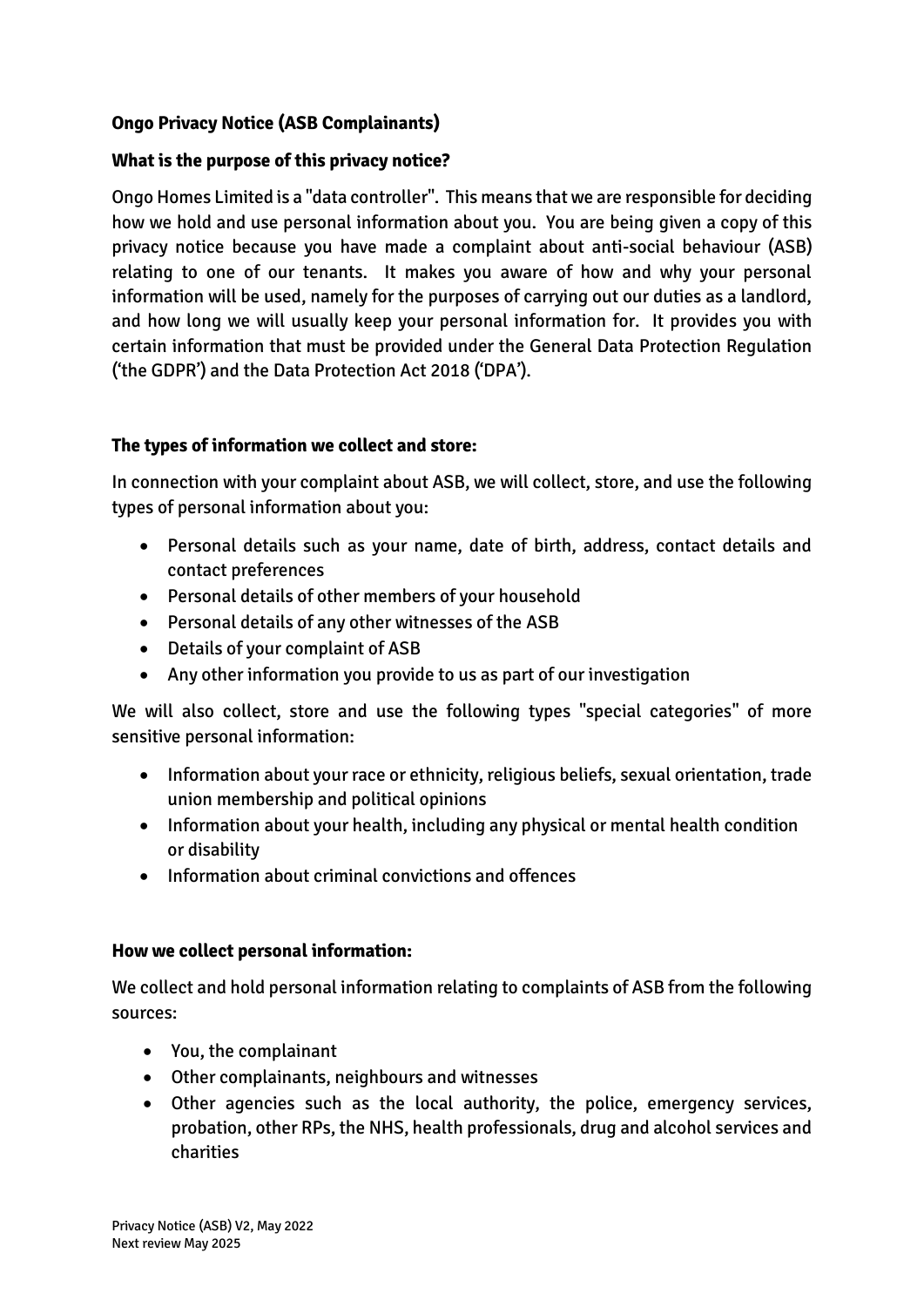#### **How we use personal information:**

We use this information to carry out our duties as a landlord. This includes:

- To ensure that we meet our legal obligations efficiently and effectively, including those relating to the prevention and detection of crime and ASB, equality and diversity and health and safety
- To ensure we protect individuals from the risk of harm or injury
- To prevent and detect crime, fraud and ASB
- To carry out our tenancy enforcement functions efficiently and effectively
- To allow us to communicate with you effectively
- To monitor and improve our performance and delivery of services in tackling ASB

The legal basis' we rely on for processing personal information in this way are as follows:

- Consent has been obtained
- Processing is necessary for the performance of a contract
- Processing is necessary for compliance with a legal obligation
- Processing is necessary for our legitimate interests

Some of the above grounds for processing will overlap and there may be several grounds which justify our use of your personal information**.**

#### **How we share information relating to complaints of ASB:**

We will not normally share your personal information with anyone else without your consent to do so. However, there a certain circumstances where we will be required to share your information with other organisations and will comply with the GDPR and the DPA when disclosing this information. Where it is required or necessary in accordance with current UK data protection legislation, we may share your personal information with:

- Family, associates and representatives of the person whose personal data we are processing
- Suppliers and service providers
- Central government
- Auditors
- Survey and research organisations
- Other housing associations, trusts or local authorities
- Health authorities
- Enquirers and complainants
- Security organisations
- Health and social welfare organisations
- Professional advisers and consultants
- Homes England
- Probation services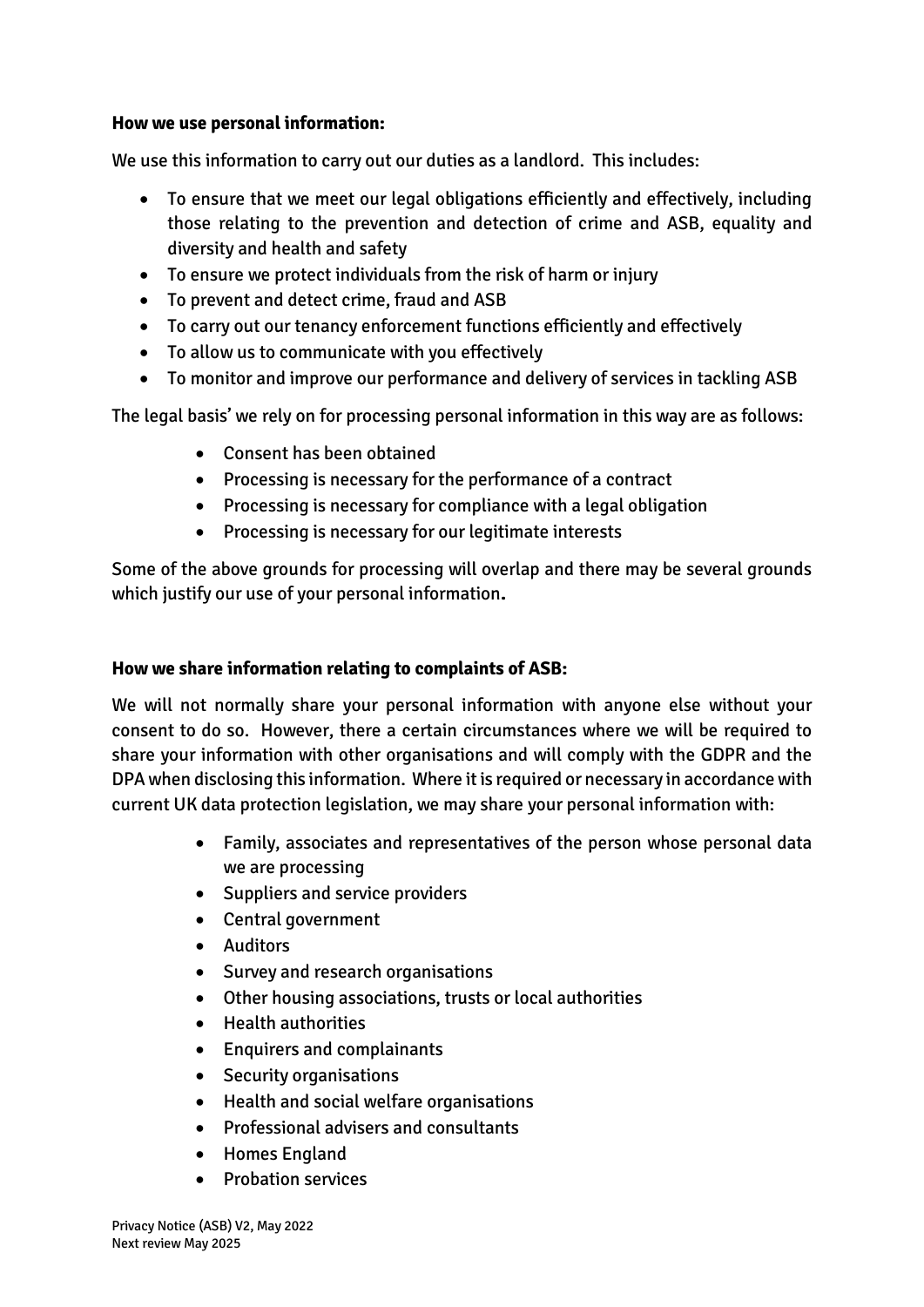- Charities and voluntary organisations
- Police forces
- Emergency services
- Courts and tribunals
- Professional bodies
- Insurers

# **How long we keep personal information:**

We will keep the personal information you provide whilst we are investigating your complaint and we will also retain your personal information even after the end of the tenancy of the person you are complaining about if this is necessary to comply with our legal obligations, meet regulatory requirements, resolve disputes, maintain security, prevent fraud or to enforce any outstanding debts owed to us.

A copy of our Data Retention Policy which details the retention periods for tenant information is available upon request.

# **Your right to access personal information:**

You can find out if we hold any personal information about you by making a 'subject access request' under the GDPR. If we do hold information about you, we will:

- Give you a description of it
- Tell you why we are holding
- Tell you who it has been disclosed to
- Let you have a copy of the information in an intelligible form

You may also have the right for your personal information to be transmitted electronically to another organisation in certain circumstances.

You can request access to the information we hold about you at any time by contacting us (please see contact details section below). Please mark your request for the attention of our Data Protection Officer.

# **Your rights:**

If you believe that any of the personal information we hold about you is incorrect, you have the right to ask us to rectify that information at any time.

You may also have the right, in certain circumstances, to request that we delete your personal information, to block any further processing of your personal information or to object to the processing of your personal information. There are some specific circumstances where these rights do not apply and we can refuse to deal with your request.

If we are processing your personal information based upon your consent, you have the right to withdraw your consent at any time.